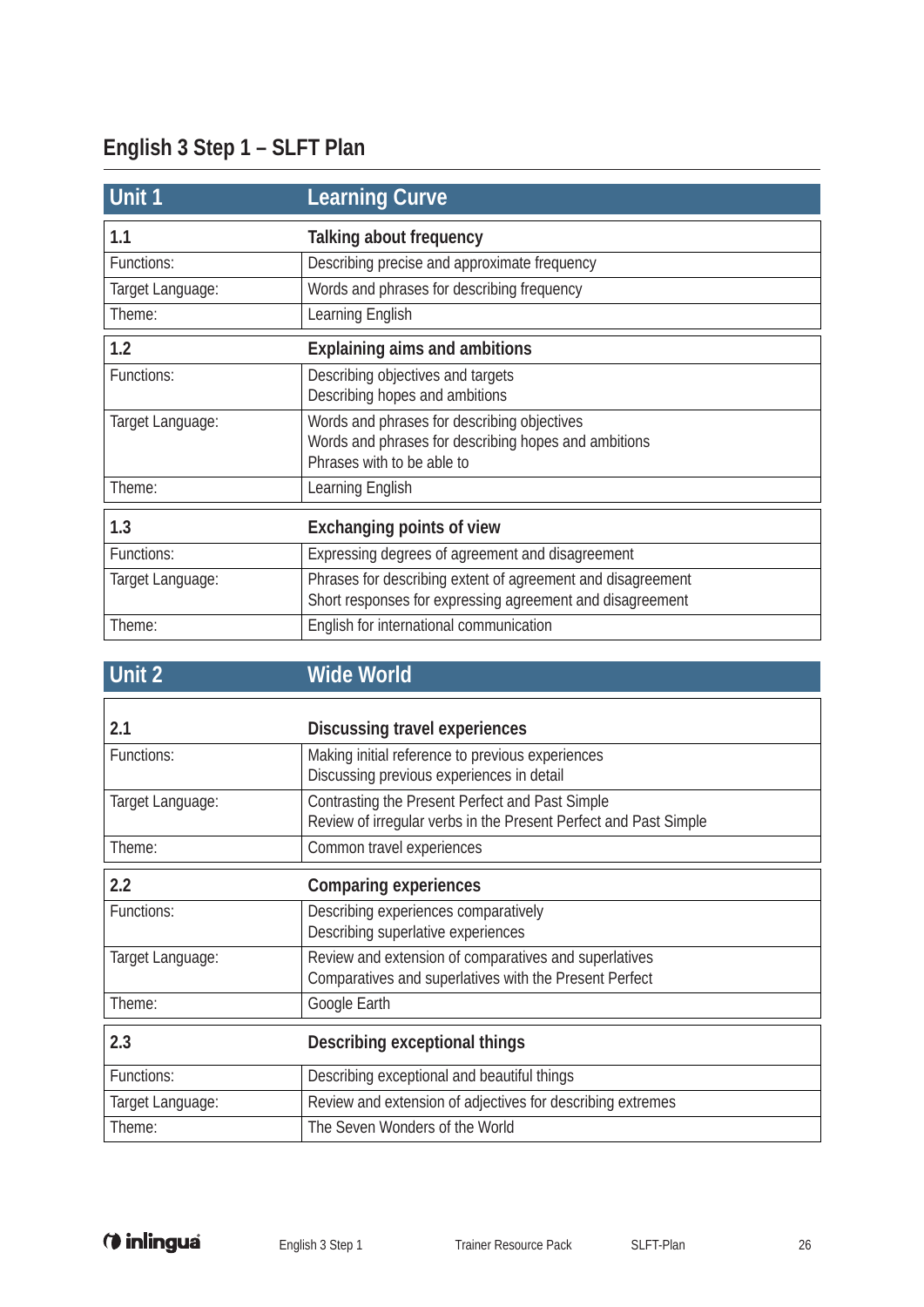| Unit 3           | <b>Urban Landscape</b>                                                                    |
|------------------|-------------------------------------------------------------------------------------------|
| 3.1              | Describing buildings and built-up areas                                                   |
| Functions:       | Referring to types of buildings and structures                                            |
| Target Language: | Words for referring to buildings and structures<br>Words for referring to areas of cities |
| Theme:           | Urban planning                                                                            |
| 3.2              | Describing shapes and sizes                                                               |
| Functions:       | Describing shapes<br>Describing sizes                                                     |
| Target Language: | Words to describe shapes<br>Words to describe sizes                                       |
| Theme:           | Building design                                                                           |
| 3.3              | Giving detailed descriptions                                                              |
| Functions:       | Giving multiple-word descriptions                                                         |
| Target Language: | Adjective order                                                                           |
| Theme:           | Building design                                                                           |

| Unit 4           | <b>Life in Motion</b>                                         |
|------------------|---------------------------------------------------------------|
| 4.1              | Talking about daily life                                      |
| Functions:       | Referring to routine activities                               |
| Target Language: | Multi-word verbs for discussing routines                      |
| Theme:           | Commuting culture                                             |
| 4.2              | <b>Discussing travel arrangements</b>                         |
| Functions:       | Discussing travel preparations and practicalities             |
| Target Language: | Multi-word verbs with an object<br>Splitting multi-word verbs |
| Theme:           | Travel planning                                               |
| 4.3              | <b>Discussing leisure pursuits</b>                            |
| Functions:       | Discussing past, present and future leisure activities        |
| Target Language: | Phrasal verbs to describe past, present and future activities |
| Theme:           | Rediscovering running                                         |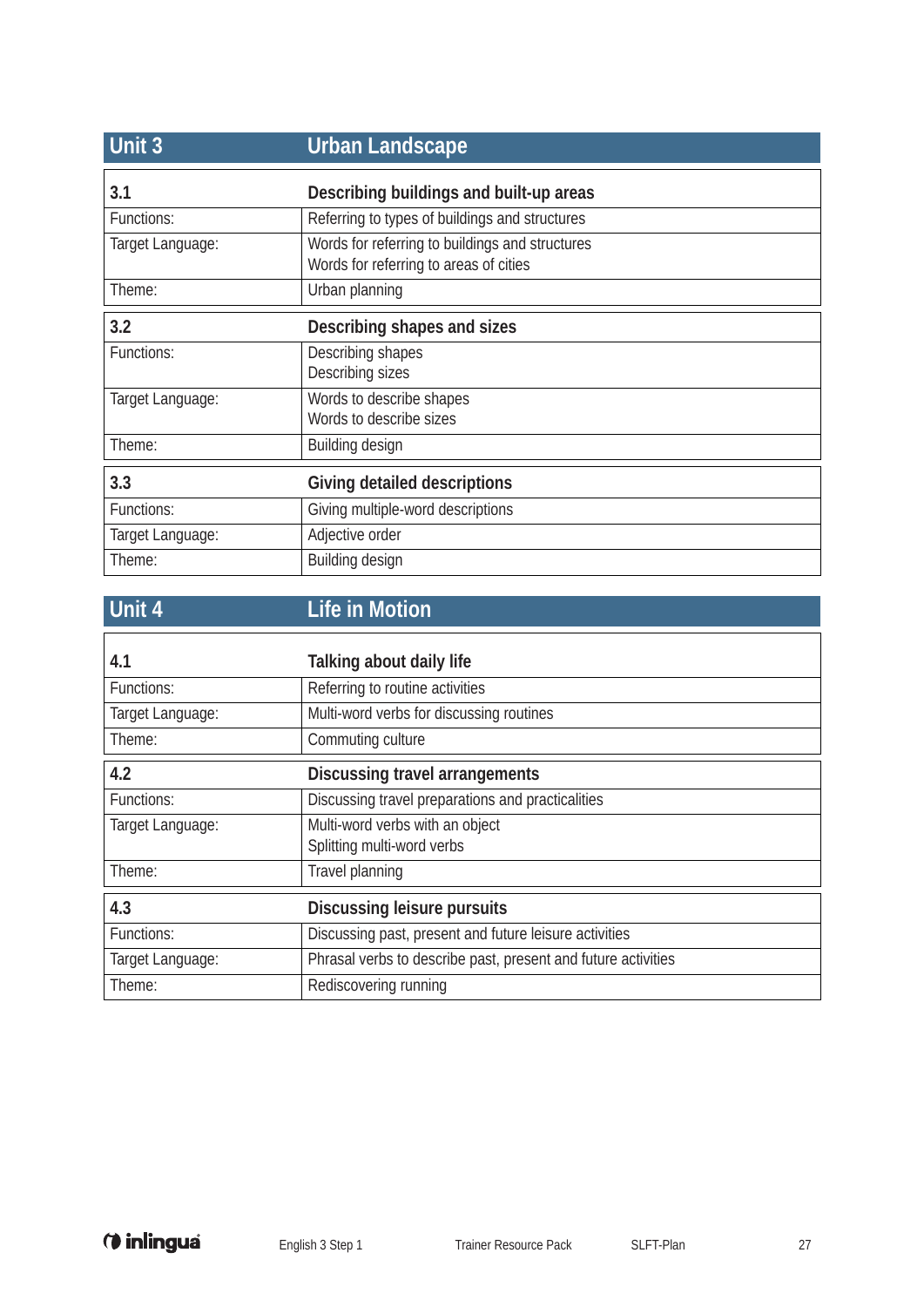| Unit 5           | <b>Get Cooking</b>                                                                      |
|------------------|-----------------------------------------------------------------------------------------|
| 5.1              | Talking about cooking utensils and their uses                                           |
| Functions:       | Referring to common cooking utensils<br>Describing common cooking actions               |
| Target Language: | Names of common cooking utensils<br>Verbs to describe the functions of cooking utensils |
| Theme:           | "Must have" cooking utensils                                                            |
| 5.2              | Referring to common ingredients                                                         |
| Functions:       | Referring to common ingredients, sauces and seasonings                                  |
| Target Language: | Names of common ingredients, sauces and seasonings                                      |
| Theme:           | "Must have" cooking ingredients                                                         |
| 5.3              | Describing recipes                                                                      |
| Functions:       | Describing and understanding recipes                                                    |
| Target Language: | One- and two-word verbs to describe cooking actions                                     |
| Theme:           | <b>Brownies</b>                                                                         |

| Unit 6           | <b>Cutting Edge</b>                                                                                                                           |
|------------------|-----------------------------------------------------------------------------------------------------------------------------------------------|
| 6.1              | Talking about functions                                                                                                                       |
| Functions:       | Describing uses and functions<br>Describing capabilities                                                                                      |
| Target Language: | Passive with modals and with need to / have to<br>able to / capable of ing<br>Words and expressions for describing functions and capabilities |
| Theme:           | Cutting-edge kitchen technology                                                                                                               |
| 6.2              | Discussing past and recent concepts                                                                                                           |
| Functions:       | Describing past concepts and systems<br>Describing recent or new concepts and systems                                                         |
| Target Language: | Review of the Passive with the Past Simple<br>Passive with the Present Perfect                                                                |
| Theme:           | Reinventing the wheel                                                                                                                         |
| 6.3              | <b>Predicting future concepts</b>                                                                                                             |
| Functions:       | Discussing future concepts and systems<br>Discussing hypothetical concepts and systems                                                        |
| Target Language: | Passive with "will" and "going to"                                                                                                            |

Passive with "could", "may" and "might"

Theme: Venture capitalism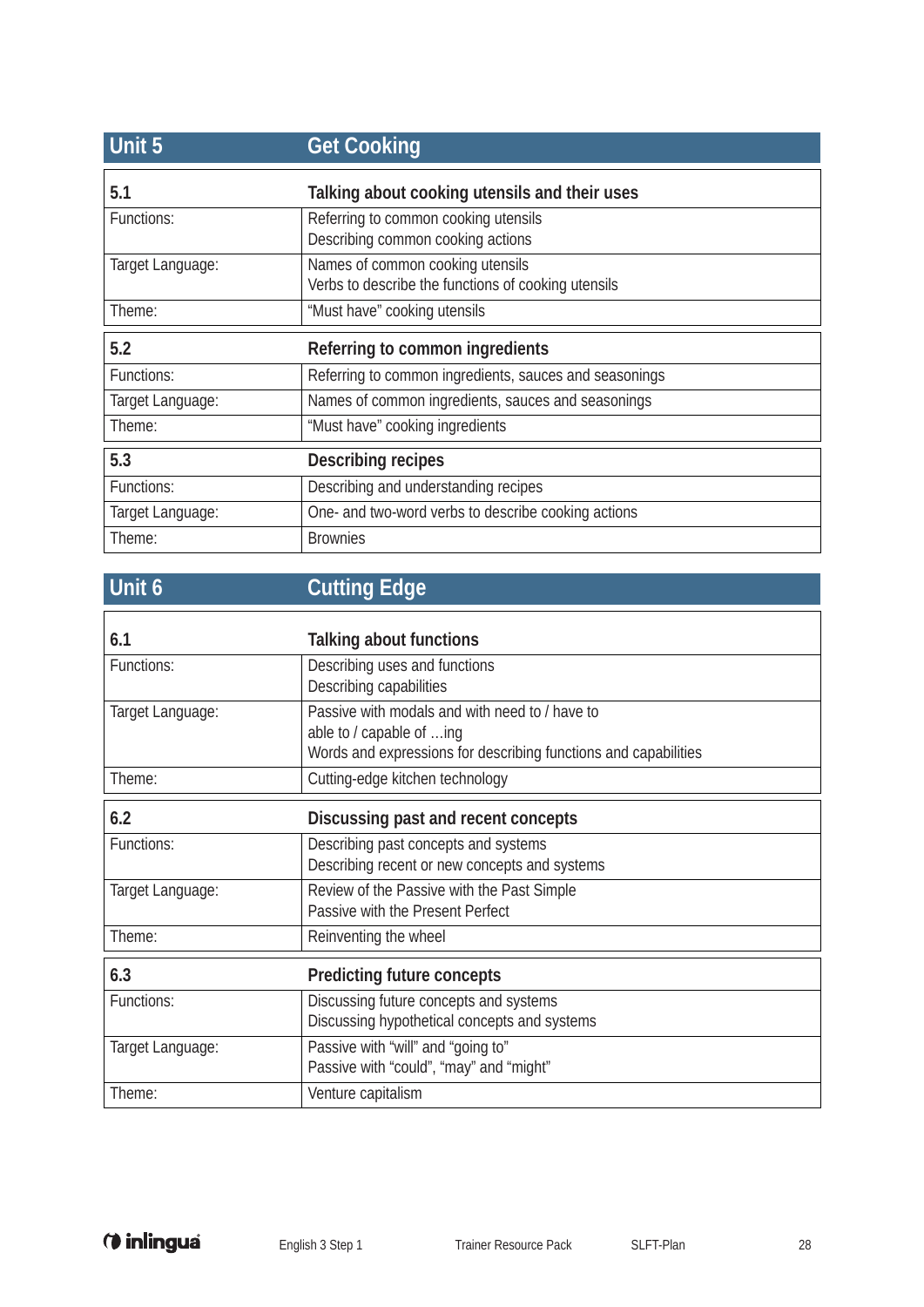| Unit 7           | <b>Human Resources</b>                                                                                                    |
|------------------|---------------------------------------------------------------------------------------------------------------------------|
| 7.1              | Describing personalities and attitudes                                                                                    |
| Functions:       | Describing personal characteristics                                                                                       |
| Target Language: | Words to describe personal characteristics                                                                                |
| Theme:           | Psychometric tests                                                                                                        |
| 7.2              | Discussing strengths and weaknesses                                                                                       |
| Functions:       | Describing strengths and weaknesses<br>Describing personal likes and dislikes                                             |
| Target Language: | Words and phrases for describing strengths and weaknesses<br>Words and phrases for describing personal likes and dislikes |
| Theme:           | The entrepreneurial mind                                                                                                  |
| 7.3              | Talking about recent jobs and tasks                                                                                       |
| Functions:       | Discussing recent tasks with regard to results<br>Discussing recent tasks with regard to actions                          |
| Target Language: | <b>Present Perfect Continuous</b><br>Present Perfect Simple vs. Present Perfect Continuous                                |
| Theme:           | Work updates                                                                                                              |

| Unit 8           | <b>Whatever the Weather</b>                       |
|------------------|---------------------------------------------------|
|                  |                                                   |
| 8.1              | Describing general climatic conditions            |
| Functions:       | Discussing detailed information about the climate |
| Target Language: | Terms for describing the temperature and climate  |
| Theme:           | Climate zones                                     |
| 8.2              | Describing types and extremes of weather          |
| Functions:       | Referring to types of weather conditions          |
|                  | Referring to extreme weather conditions           |
| Target Language: | Terms for describing weather conditions           |
| Theme:           | Weather in the news.                              |
| 8.3              | Discussing climate-change issues                  |
| Functions:       | Discussing key issues related to climate change   |
| Target Language: | Terms for referring to climate-change issues      |
| Theme:           | Climate-change terminology                        |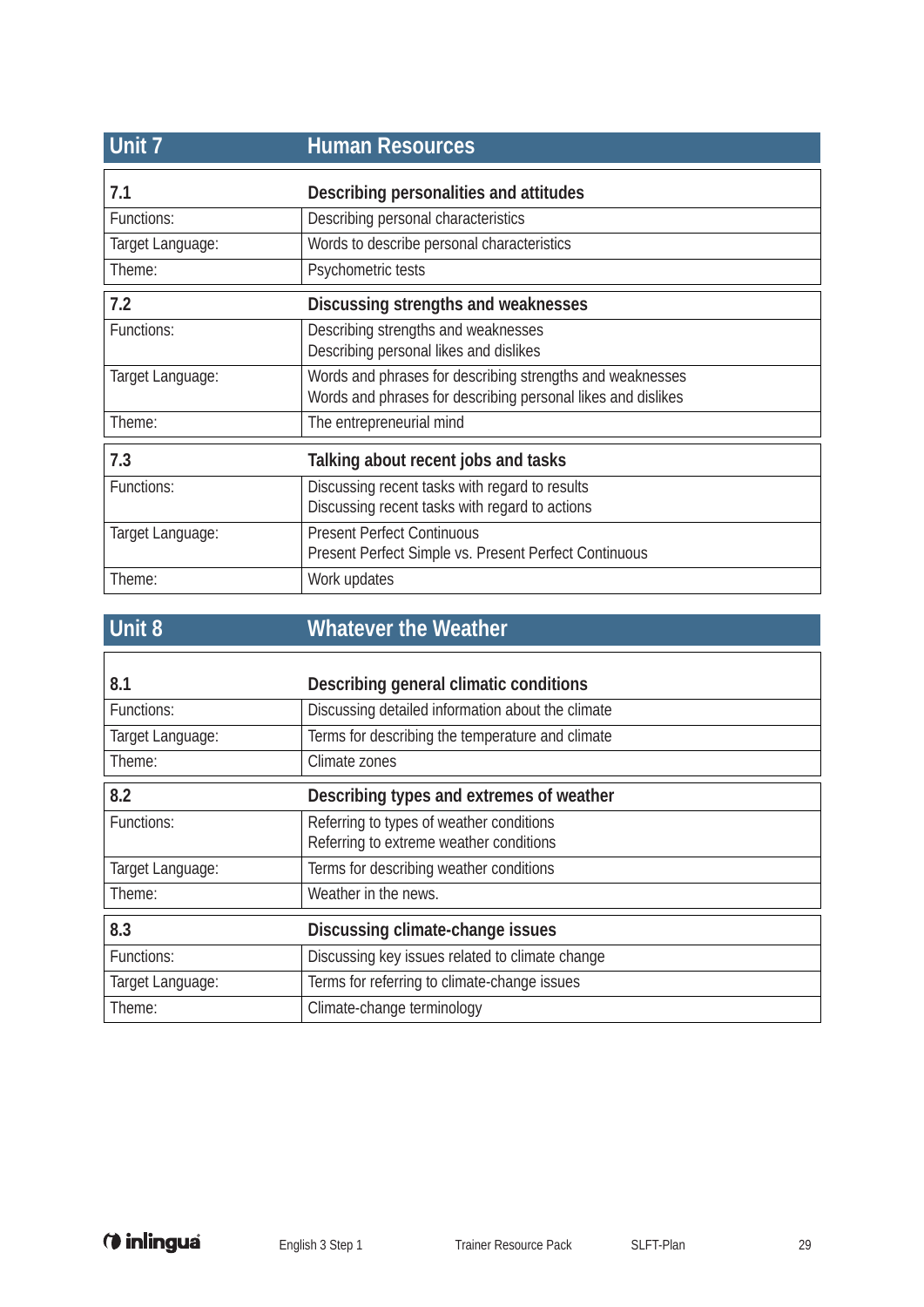| Unit 9           | <b>Uncertainty</b>                                                       |
|------------------|--------------------------------------------------------------------------|
| 9.1              | Discussing predictions and probability                                   |
| Functions:       | Describing degrees of likelihood                                         |
| Target Language: | Words and phrases for describing likelihood                              |
| Theme:           | Predictability and uncertainty                                           |
| 9.2              | Describing hypothetical scenarios                                        |
| Functions:       | Describing scenarios and theories                                        |
| Target Language: | <b>Review of Second Conditional</b><br>Second Conditional in the Passive |
| Theme:           | Megatsunamis                                                             |
| 9.3              | Discussing approximate quantities                                        |
| Functions:       | Referring to approximate quantities and figures                          |
| Target Language: | Words and phrases for describing approximations                          |
| Theme:           | Global ripple effects                                                    |

| Unit 10          | <b>Customer Experience</b>                                                                  |
|------------------|---------------------------------------------------------------------------------------------|
| 10.1             | Referring to types of retailer                                                              |
| Functions:       | Referring to categories of retail outlet                                                    |
| Target Language: | Review and extension of store vocabulary                                                    |
| Theme:           | Shopping abroad                                                                             |
| 10.2             | Talking about services                                                                      |
| Functions:       | Referring to services provided by others<br>Referring to jobs that you do yourself          |
| Target Language: | have/get (something) done<br>Words to describe service actions                              |
| Theme:           | Purchasing FAQs                                                                             |
| 10.3             | Discussing purchases and orders                                                             |
| Functions:       | Understanding terms and conditions of purchases<br>Discussing problems with purchases       |
| Target Language: | Specific vocabulary in terms and conditions<br>Words for describing problems with purchases |
| Theme:           | Purchasing terms and conditions                                                             |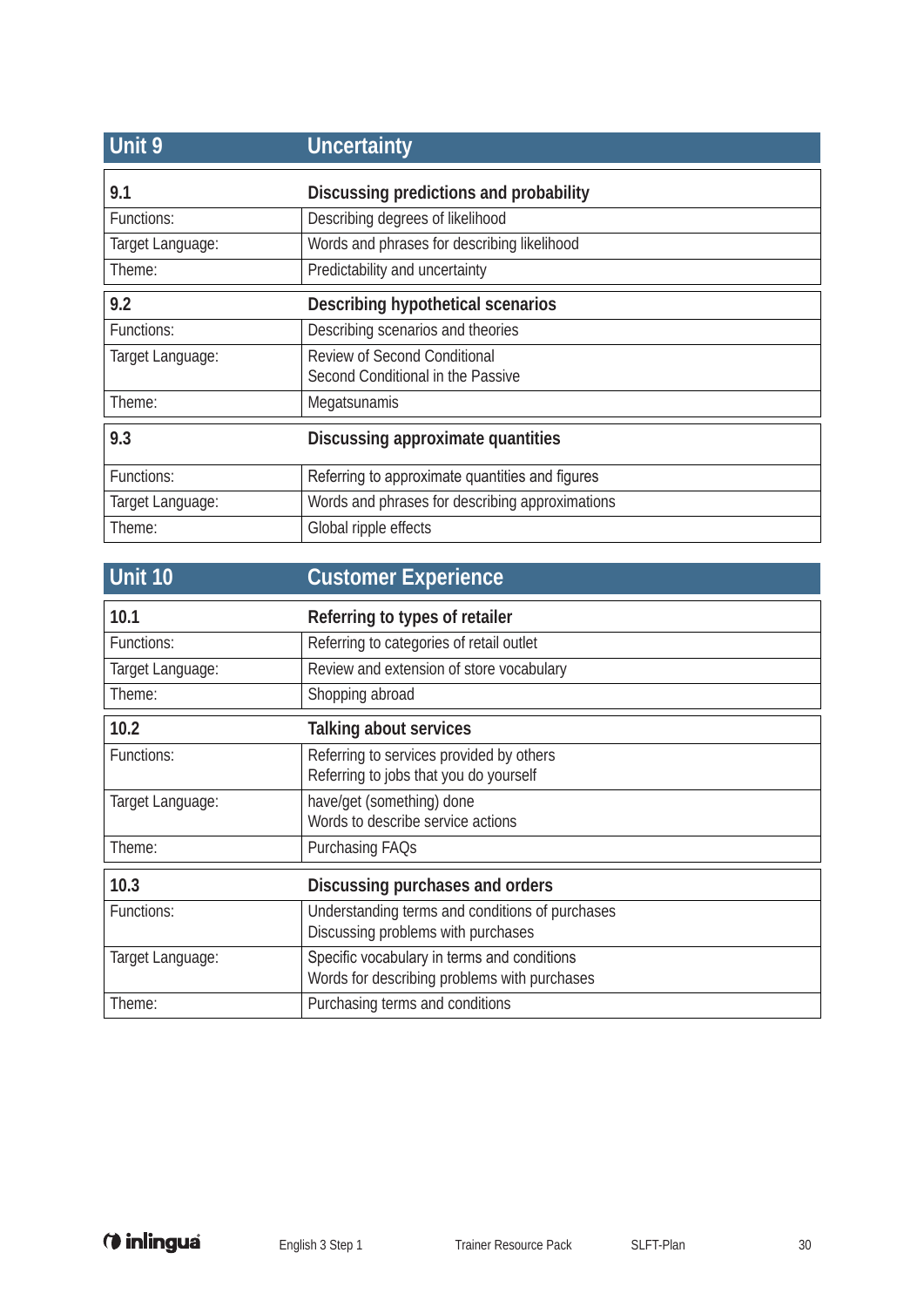| <b>Unit 11</b>   | <b>Globe-trotting</b>                                                      |
|------------------|----------------------------------------------------------------------------|
| 11.1             | Talking about travel reservations                                          |
| Functions:       | Discussing details and conditions of travel tickets and fares              |
| Target Language: | Detailed travel ticket and fare vocabulary                                 |
| Theme:           | Online bookings                                                            |
| 11.2             | <b>Describing sequences</b>                                                |
| Functions:       | Referring to the stages in a sequence                                      |
| Target Language: | Words and phrases for describing sequences                                 |
| Theme:           | <b>Ticket collection</b>                                                   |
| 11.3             | <b>Exchanging insights and advice</b>                                      |
| Functions:       | Offering advice                                                            |
| Target Language: | Phrases and idioms for offering advice<br>Phrases for responding to advice |
| Theme:           | <b>Travel tips</b>                                                         |

## **Unit 12 The Global Village**

| 12.1             | <b>Describing developments</b>                                                                                                       |
|------------------|--------------------------------------------------------------------------------------------------------------------------------------|
| Functions:       | Describing changes and developments                                                                                                  |
| Target Language: | Related verb and noun forms                                                                                                          |
| Theme:           | The concept of the global village                                                                                                    |
| 12.2             | Referring to future actions and events                                                                                               |
| Functions:       | Referring to things that will be happening<br>Referring to things that will have happened                                            |
| Target Language: | Future Continuous: will be ing<br>Future Perfect Simple: will have (done)<br>Future time markers: by the time, by that time, by then |
| Theme:           | Global emails                                                                                                                        |
| 12.3             | Discussing global economic issues                                                                                                    |
| Functions:       | Referring to key economic issues                                                                                                     |
| Target Language: | Related noun, verb, adjective and adverb forms                                                                                       |
| Theme:           | Globalization                                                                                                                        |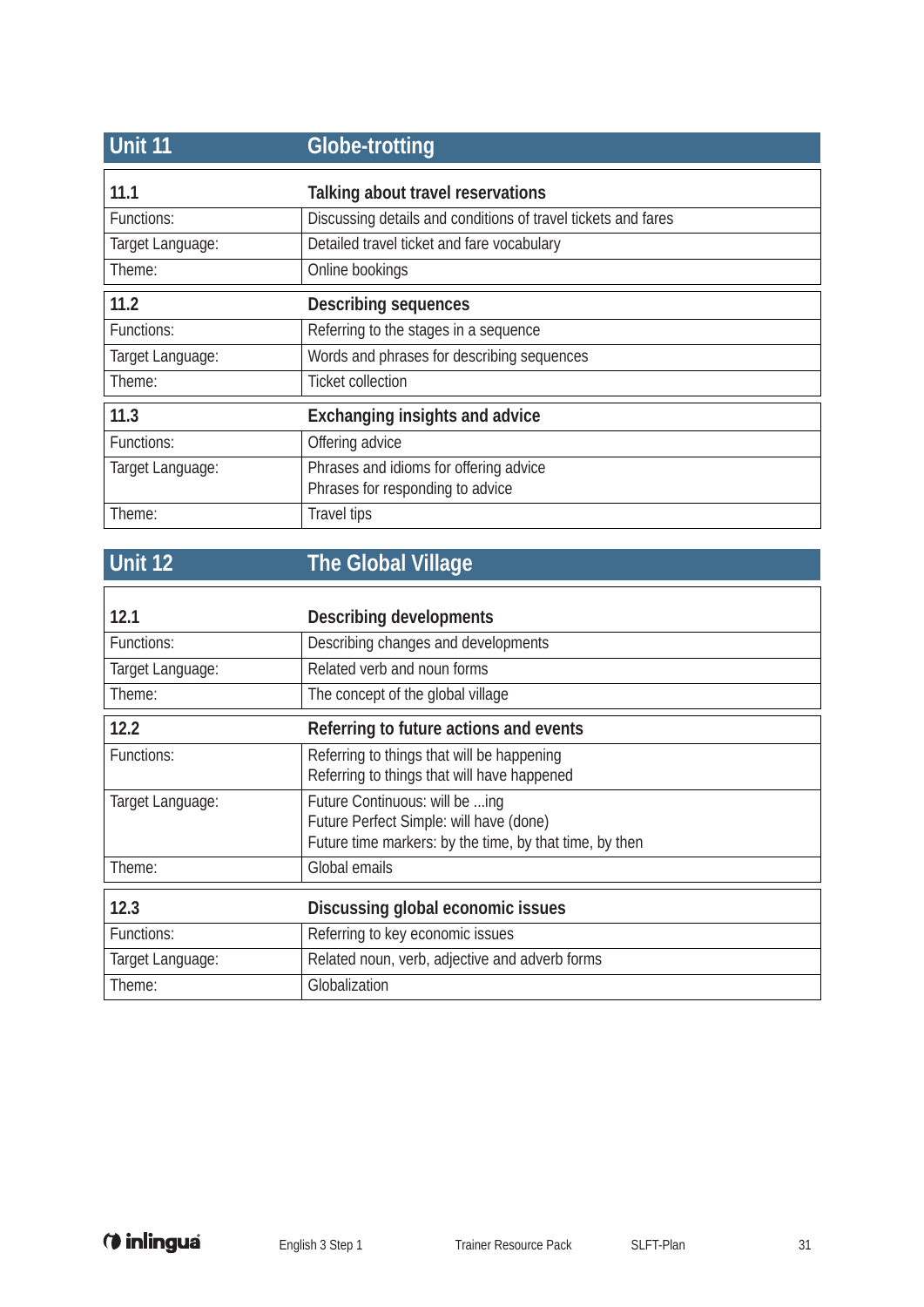| Unit 13          | <b>Natural Perspective</b>                                                                                                                        |
|------------------|---------------------------------------------------------------------------------------------------------------------------------------------------|
| 13.1             | Referring to past events and periods                                                                                                              |
| Functions:       | Referring to finished events and periods of time<br>Referring to unfinished events and periods of time                                            |
| Target Language: | Contrastive review of known past and perfect tenses: Past Simple, Past<br>Continuous, Present Perfect Simple, Present Perfect Continuous, used to |
| Theme:           | Prehistoric quiz                                                                                                                                  |
| 13.2             | Relating past events and periods                                                                                                                  |
| Functions:       | Describing past happenings which preceded others                                                                                                  |
| Target Language: | Past Perfect Simple<br><b>Past Perfect Continuous</b>                                                                                             |
| Theme:           | Prehistoric timeline                                                                                                                              |
| 13.3             | Referring to animal species                                                                                                                       |
| Functions:       | Referring to frequently mentioned animals<br>Referring to families of animals                                                                     |
| Target Language: | Names of animal species<br>Names of families of animal species                                                                                    |
| Theme:           | Survivors: opposites of endangered species                                                                                                        |

## **Unit 14 Home Comforts**

| 14.1             | Describing styles                                                                    |
|------------------|--------------------------------------------------------------------------------------|
| Functions:       | Describing styles in terms of modernity<br>Describing styles in terms of originality |
| Target Language: | Multiword adjectives                                                                 |
| Theme:           | Houses: old versus new                                                               |
| 14.2             | Describing past approaches                                                           |
| Functions:       | Describing past methods<br>Describing past conventions                               |
| Target Language: | Extension of "used to" (past)<br>"would" (used to)                                   |
| Theme:           | How homes have changed                                                               |
| 14.3             | Making connections and contrasts                                                     |
| Functions:       | Making connections between related points<br>Contrasting conflicting points          |
| Target Language: | Words for connecting and contrasting points                                          |
| Theme:           | Fireplaces                                                                           |